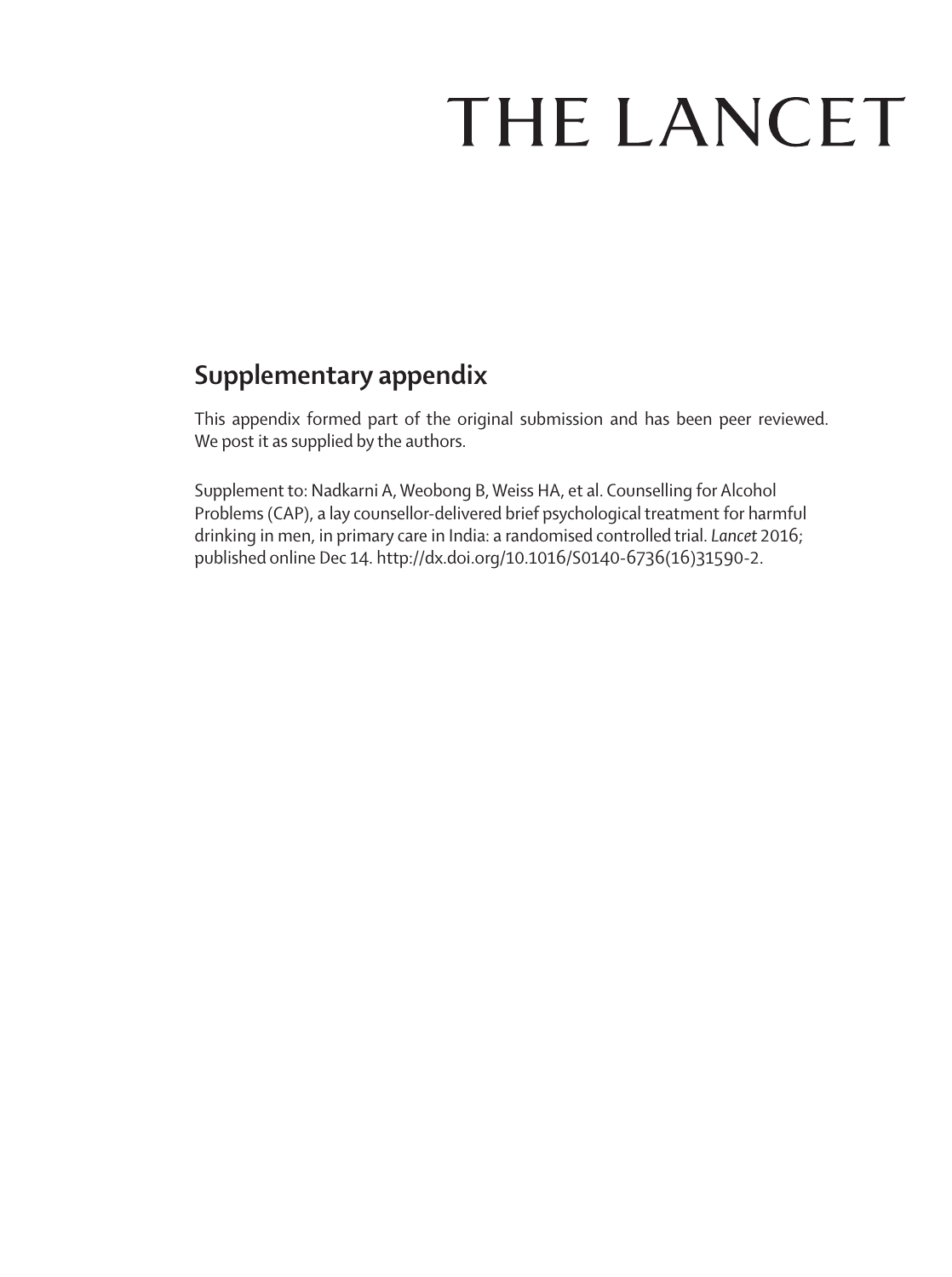# Appendix

#### Supplementary Table 1: Sensitivity analyses and effect modification for the 'Remission' outcome

| <b>Analysis</b>                                               | $EUC + CAP$     | <b>EUC alone</b>                     | Adjusted prevalence ratio<br>(95% CI) | p-value     |
|---------------------------------------------------------------|-----------------|--------------------------------------|---------------------------------------|-------------|
| <b>Sensitivity analyses</b>                                   |                 |                                      |                                       |             |
| Original analysis (MI)                                        |                 |                                      | 1.50 (1.09, 2.07)                     | $P = 0.01$  |
| Complete case                                                 | 59/164 (35.98%) | 44/172 (25.58%)                      | 1.44 (1.04, 1.99)                     | $P = 0.03$  |
| Complete case adjusting<br>for counsellor as random<br>effect | 59/164 (35.98%) | 44/172 (25.58%)                      | 1.47(0.97, 1.97)                      | $P = 0.08$  |
| MI adjusting for counsellor<br>as random effect               |                 |                                      | 1.54(1.02, 2.05)                      | $P = 0.02$  |
| <b>Effect modification</b>                                    |                 |                                      |                                       |             |
| <b>Baseline AUDIT</b>                                         |                 |                                      | p-value for effect modification=0.88  |             |
| $12 - 15$                                                     | 40/107 (37.38%) | 27/100 (27.00%)                      | 1.41(0.95, 2.11)                      | $P = 0.09$  |
| 16-19                                                         | 19/57 (33.33%)  | 17/72 (23.61%)                       | 1.44 (0.82, 2.53)                     | $P = 0.20$  |
|                                                               |                 |                                      |                                       |             |
| <b>Trying to change</b>                                       |                 |                                      | p-value for effect modification=0.14  |             |
| Not already trying                                            | 30/78 (38.46%)  | 17/85 (20.00%)                       | 2.00 (1.19, 3.33)                     | $P = 0.008$ |
| Already trying                                                | 29/86 (33.72%)  | 27/87 (31.03%)                       | 1.14(0.74, 1.76)                      | $P = 0.54$  |
|                                                               |                 |                                      |                                       |             |
| <b>Expectations of usefulness of counselling</b>              |                 | p-value for effect modification=0.59 |                                       |             |
| Not or somewhat useful                                        | 11/36 (30.56%)  | 9/38 (23.68%)                        | 1.43(0.64, 3.17)                      | $P = 0.38$  |
| Moderately or very useful                                     | 48/128 (37.50%) | 35/134 (26.12%)                      | 1.50(1.05, 2.14)                      | $P = 0.02$  |

### Supplementary Table 2: Sensitivity analyses and effect modification for the 'ethanol consumption' outcome

| <b>Analysis</b>             | $EUC + CAP$ | <b>EUC alone</b> | aOR or count ratio (95% CI)   | p-value    |
|-----------------------------|-------------|------------------|-------------------------------|------------|
| <b>Sensitivity analyses</b> |             |                  |                               |            |
| Original analysis (MI)      |             |                  | aOR=3.00 (1.76, 5.13)         | P < 0.0001 |
|                             |             |                  | Count ratio=1.08 (0.79, 1.49) | $P=0.62$   |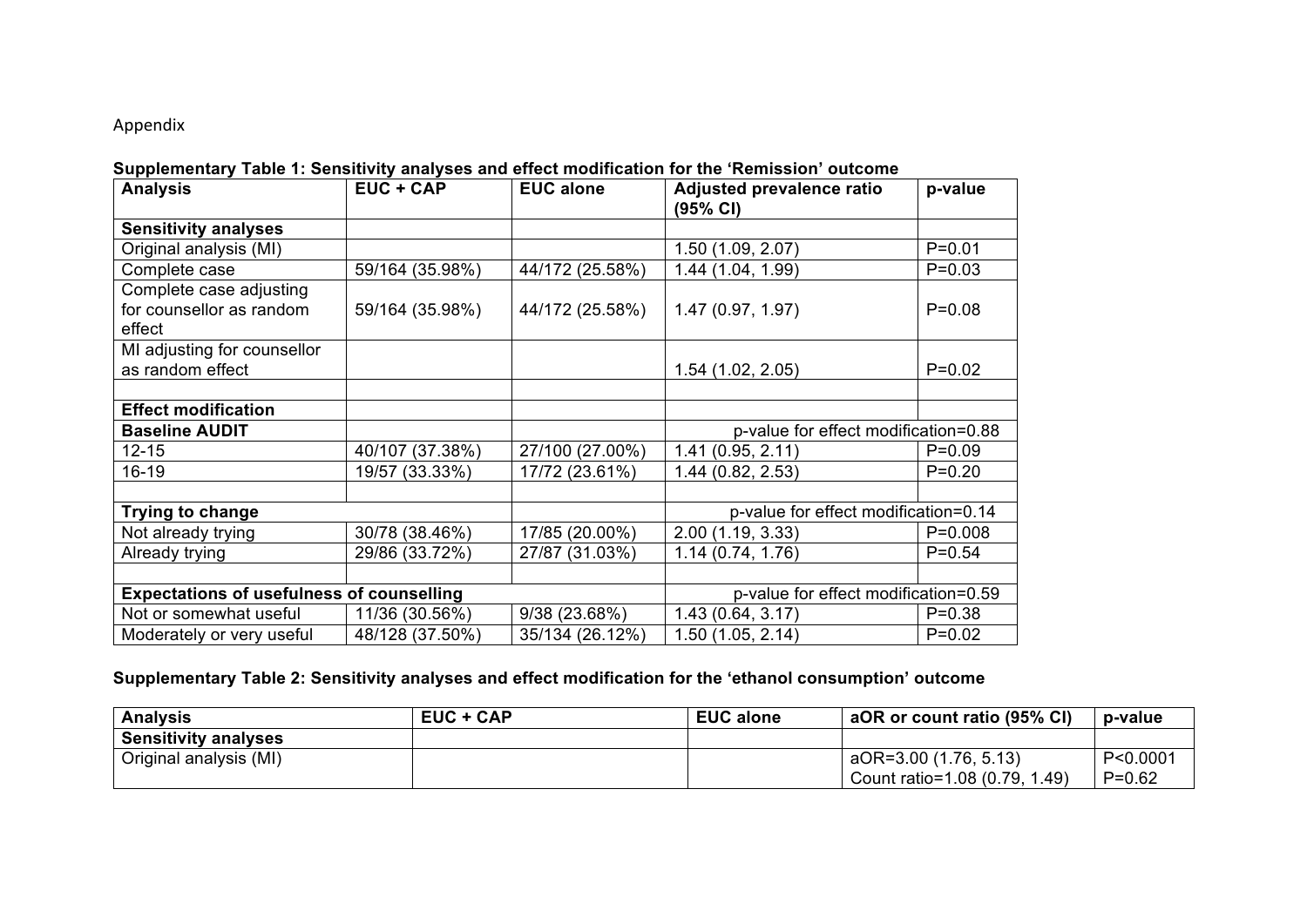| Complete case                                    | Non drinkers: 68/164 (41.46%)                                    | 31/172 (18.02%) | aOR=3.58 (2.04, 6.29)                            | P<0.0001   |
|--------------------------------------------------|------------------------------------------------------------------|-----------------|--------------------------------------------------|------------|
|                                                  | Mean in drinkers: 37.00 (44.21)                                  | 31.05 (27.77%)  | Count ratio=1.03 (0.79, 1.36)                    | $P = 0.81$ |
| Complete case adjusting for                      |                                                                  |                 | aOR=3.58 (2.78, 4.61)                            | P<0.0001   |
| counsellor as random effect <sup>1</sup>         |                                                                  |                 | Count ratio=1.03 (0.80, 1.34)                    | $P = 0.80$ |
| MI adjusting for counsellor as                   |                                                                  |                 | aOR=3.00 (2.16, 4.18)                            | P<0.0001   |
| random effect                                    |                                                                  |                 | Count ratio=1.08 (0.80, 1.47)                    | $P = 0.60$ |
| <b>Effect modification</b>                       |                                                                  |                 |                                                  |            |
| <b>Baseline AUDIT score</b>                      |                                                                  |                 | Overall p-effect modification=0.07 <sup>2</sup>  |            |
|                                                  |                                                                  |                 | p-effect modification (aOR)=0.08                 |            |
|                                                  |                                                                  |                 | p-effect modification (Count ratio)=0.15         |            |
| $12 - 15$                                        | Non drinkers: 47/107 (43.93%)                                    | 14/100 (14.00%) | aOR=4.51 (1.94, 10.51)                           | $P=0.0001$ |
|                                                  | Mean in drinkers: 29.62 (30.22)                                  | 28.67 (25.11)   | Count ratio=0.94 (0.67, 1.31)                    | $P = 0.71$ |
| $16-19$                                          | Non drinkers: 21/57 (36.84%)                                     | 17/72 (23.61%)  | aOR=1.91 (0.84, 4.38)                            | $P = 0.12$ |
|                                                  | Mean in drinkers: 49.31 (59.29)                                  | 34.76 (31.36)   | Count ratio=1.19 (0.74, 1.91)                    | $P = 0.47$ |
| Trying to change                                 |                                                                  |                 | Overall p-effect modification=0.003 <sup>2</sup> |            |
|                                                  |                                                                  |                 | p-effect modification (aOR)=0.006                |            |
|                                                  |                                                                  |                 |                                                  |            |
|                                                  |                                                                  |                 | p-effect modification (Count ratio)=0.83         |            |
| Not already trying                               | Non drinkers: 38/78 (48.72%)                                     | $8/85(9.40\%)$  | aOR=8.30 (3.02, 22.75)                           | $P=0.001$  |
|                                                  | Mean in drinkers: 34.75 (44.77)                                  | 30.18 (25.89)   | Count ratio=1.08 (0.66, 1.76)                    | $P = 0.48$ |
| Already trying                                   | Non drinkers: 30/86 (34.88%)                                     | 23/87 (26.44%)  | aOR=1.43 (0.17, 13.05)                           | $P = 0.26$ |
|                                                  | Mean in drinkers: 38.61 (44.14)                                  | 32.09 (30.05)   | Count ratio=1.07 (0.36, 3.11)                    | $P = 0.84$ |
| <b>Expectations of usefulness of counselling</b> |                                                                  |                 | Overall p-effect modification=0.97 <sup>2</sup>  |            |
|                                                  |                                                                  |                 | p-effect modification (aOR)=0.96;                |            |
|                                                  |                                                                  |                 | p-effect modification (Count ratio)=0.80         |            |
| Not or somewhat useful                           | Non drinkers: 12/36 (33.33%)                                     | 5/38 (13.16%)   | aOR=3.65 (2.08, 6.42)                            | P < 0.0001 |
|                                                  | Mean in drinkers: 43.33 (35.96)                                  | 37.21 (32.01)   | Count ratio=1.05 (0.80, 1.39)                    | $P = 0.72$ |
| Moderately or very useful                        | Non drinkers: 56/128 (43.75%)<br>Mean in drinkers: 34.89 (46.67) | 26/134 (19.40%) | aOR=3.05 (1.73, 2.08, 5.36)                      | $P = 0.03$ |

 $\frac{1}{\sqrt{1-\lambda}}$  Adjusting for counsellor clustering with robust standard errors

 $2$  Based on complete case analysis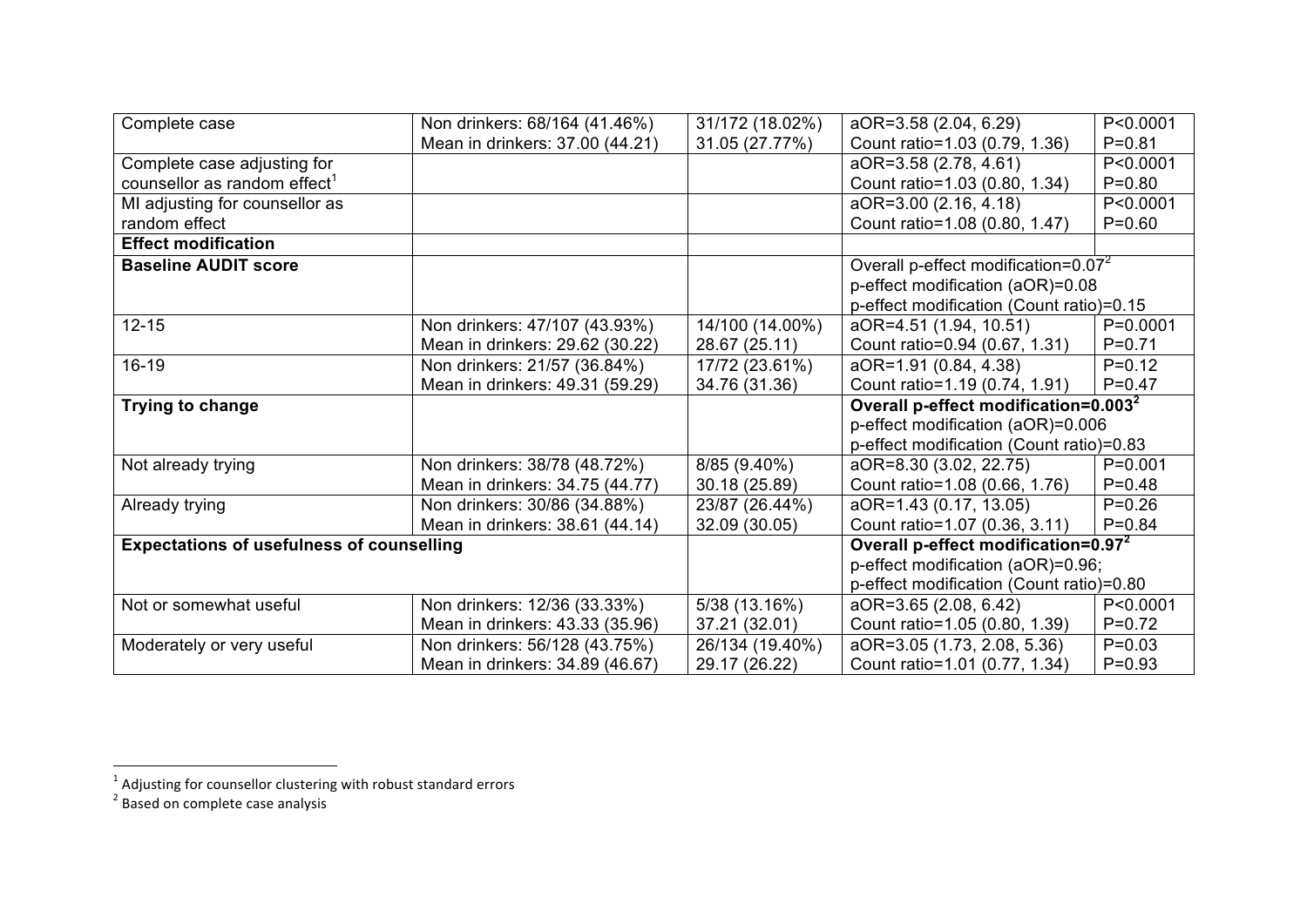|  | Web-table 1: Comparison of participants who were followed up and LTFU at 3 months |  |
|--|-----------------------------------------------------------------------------------|--|
|--|-----------------------------------------------------------------------------------|--|

|                                         | Lost before 3 month evaluation<br>$(n=41; 11\%)$ | <b>Completed</b><br>$3^{\circ}$<br>month<br>outcome<br>evaluation (n=336; 89%) | p-value |
|-----------------------------------------|--------------------------------------------------|--------------------------------------------------------------------------------|---------|
| Age (years) (mean [SD])                 | 38.5 (12.7)                                      | 42.4 (11.2)                                                                    | 0.04    |
| <b>Marital status</b> $(n \, [\%])$     |                                                  |                                                                                | 0.07    |
| Married                                 | 28<br>(68.3%)                                    | 273 (81.3%)                                                                    |         |
| Single                                  | 12<br>$(29.3\%)$                                 | $(17.3\%)$<br>58                                                               |         |
| Separated/Divorced                      | $(2.4\%)$                                        | $(0.3\%)$                                                                      |         |
| Widowed                                 | $(0\%)$<br>0                                     | $(1.2\%)$<br>4                                                                 |         |
| <b>Occupation</b> (n $[%]$ )            |                                                  |                                                                                | 0.20    |
| Unemployed                              | $\overline{2}$<br>$(4.9\%)$                      | $(15.2\%)$<br>51                                                               |         |
| Unskilled manual labour                 | 34<br>$(82.9\%)$                                 | $(69.1\%)$<br>232                                                              |         |
| Skilled manual labour                   | 3<br>$(7.3\%)$                                   | $(6.6\%)$<br>22                                                                |         |
| Clerical & professional                 | 2<br>$(4.9\%)$                                   | $(9.2\%)$<br>31                                                                |         |
| Patient's expectation of counselling (n |                                                  |                                                                                |         |
| [%])                                    |                                                  |                                                                                |         |
| No/a little/somewhat useful             | $(9.8\%)$<br>4                                   | $(22.0\%)$<br>74                                                               | 0.07    |
| Moderately or very useful               | 37<br>$(90.2\%)$                                 | 262 (77.8%)                                                                    |         |
| <b>AUDIT score (median [IQR])</b>       | 14<br>$(13-16)$                                  | $(13-17)$<br>15                                                                | 0.34    |
| <b>AUDIT score (mean (SD))</b>          | 14.6(1.9)                                        | 14.9(2.1)                                                                      | 0.32    |
| <b>AUDIT category</b> (n [%])           |                                                  |                                                                                | 0.17    |
| Score 12-15                             | 30<br>$(73.2\%)$                                 | 207 (61.6%)                                                                    |         |
| Score 16-19                             | 11<br>$(26.8\%)$                                 | 129 (38.4%)                                                                    |         |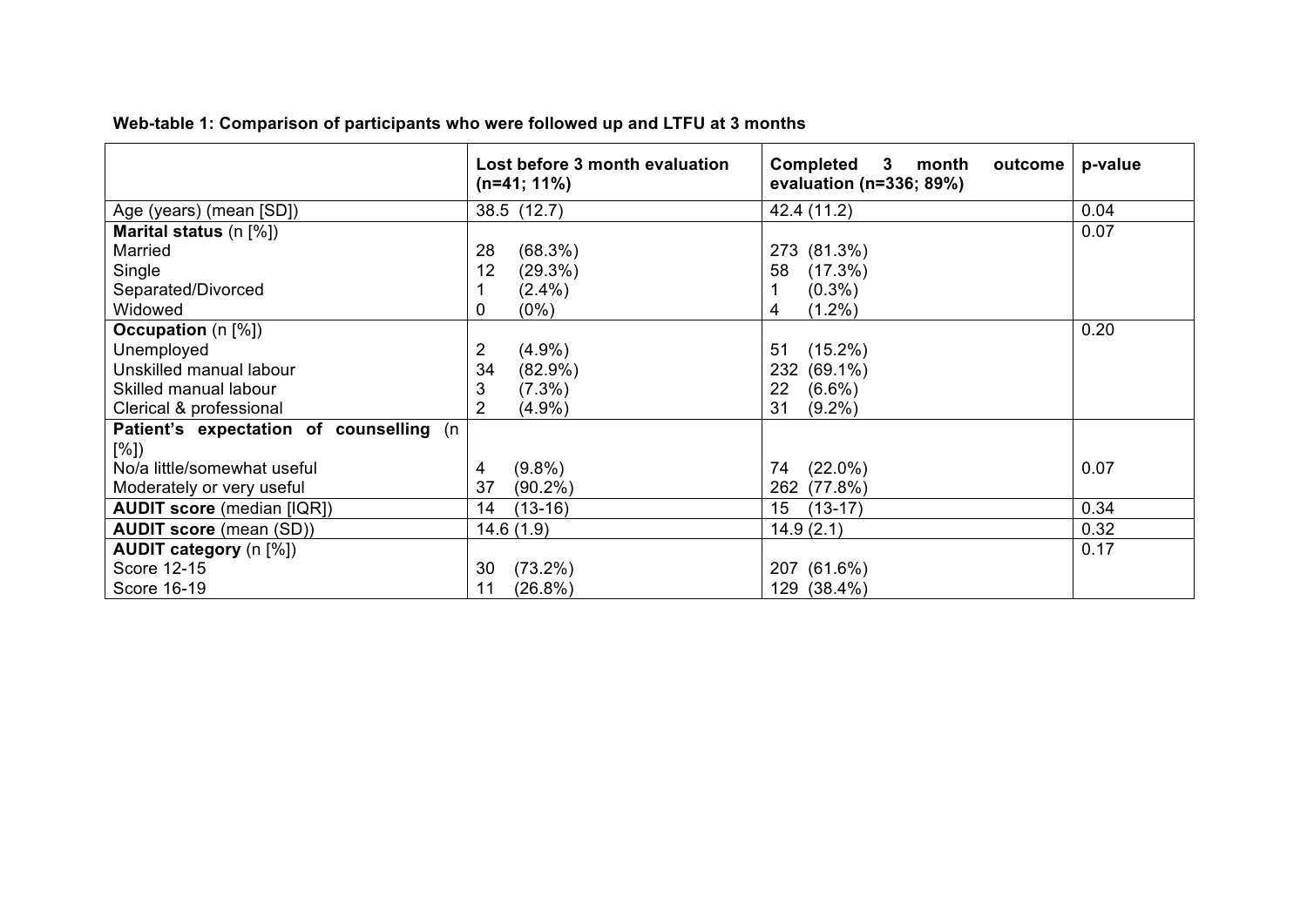# Web-Table 2: Serious adverse events by trial arm

| Type of SAE                  | CAP<br>of<br>Number<br>participants | <b>EUC</b><br>Number<br>οf<br>participants | p-<br>value |
|------------------------------|-------------------------------------|--------------------------------------------|-------------|
| Any SAE                      | 6                                   | 13                                         | 0.11        |
| Death                        |                                     | 3                                          | 0.25        |
| Suicide attempt              |                                     | 3                                          | 0.25        |
| Unplanned<br>hospitalisation | $6^2$                               | 7                                          | 1.00        |

hospitalisation 1 One(death(from(jaundice(and(kidney(failure,(one(snake(bite,(one(heart(attack 2 Two(participants(reported(two(unplanned(hospitalisations(each.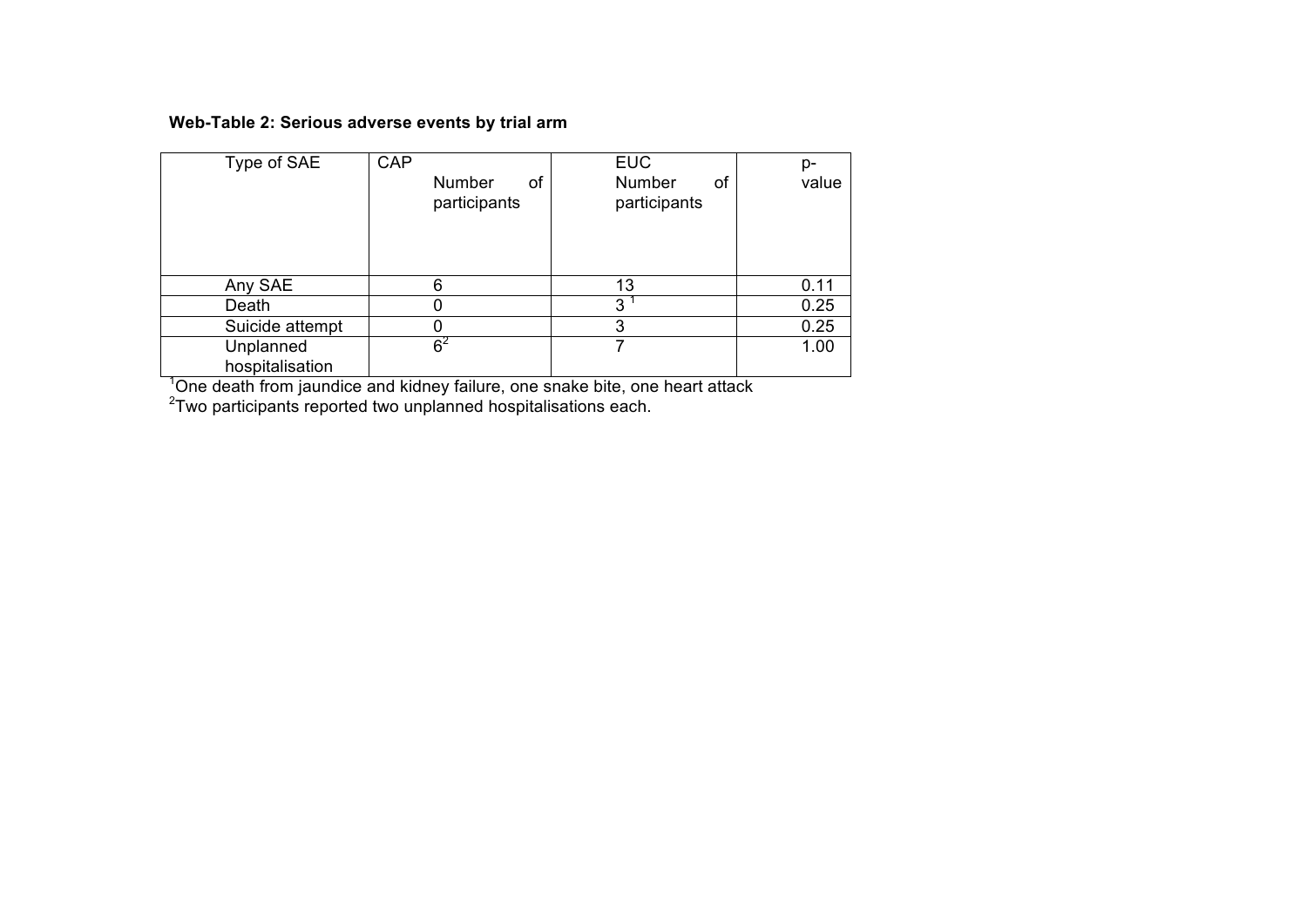| <b>PHC</b>      | Total      | Consent to participate in the RCT |              | p-value |
|-----------------|------------|-----------------------------------|--------------|---------|
|                 | $n = 678$  |                                   |              |         |
|                 |            |                                   |              |         |
|                 | n(%)       | <b>No</b>                         | Yes          |         |
|                 |            | n=301 (44.4)                      | n=377 (55.6) |         |
|                 |            | n (%)                             | n (%)        |         |
|                 |            |                                   |              |         |
| <b>Bicholim</b> | 97 (14.3)  | 35 (36.1)                         | 62(63.9)     | p=0.001 |
| Candolim        | 81 (11.9)  | 43 (53.1)                         | 38 (46.9)    |         |
| Siolim          | 51(7.5)    | 27 (52.9)                         | 24 (47.1)    |         |
| Sanquelim       | 111 (16.4) | 51 (46.0)                         | 60 (54.1)    |         |
| Valpoi          | 79 (11.7)  | 23(29.1)                          | 56 (70.9)    |         |
| Pernem          | 56 (8.3)   | 28 (50.0)                         | 28 (50.0)    |         |
| Aldona          | 82 (12.1)  | 50(61.0)                          | 32 (39.0)    |         |
| Casarvarnem     | 88 (13.0)  | 29 (33.0)                         | 59 (67.1)    |         |
| <b>Betki</b>    | 22(3.2)    | 9(40.9)                           | 13(59.1)     |         |
| Corlim/Divar    | 11 (1.6)   | 6(54.6)                           | 5(45.5)      |         |

#### Web Table 3: Distribution of participation in the RCT by PHC